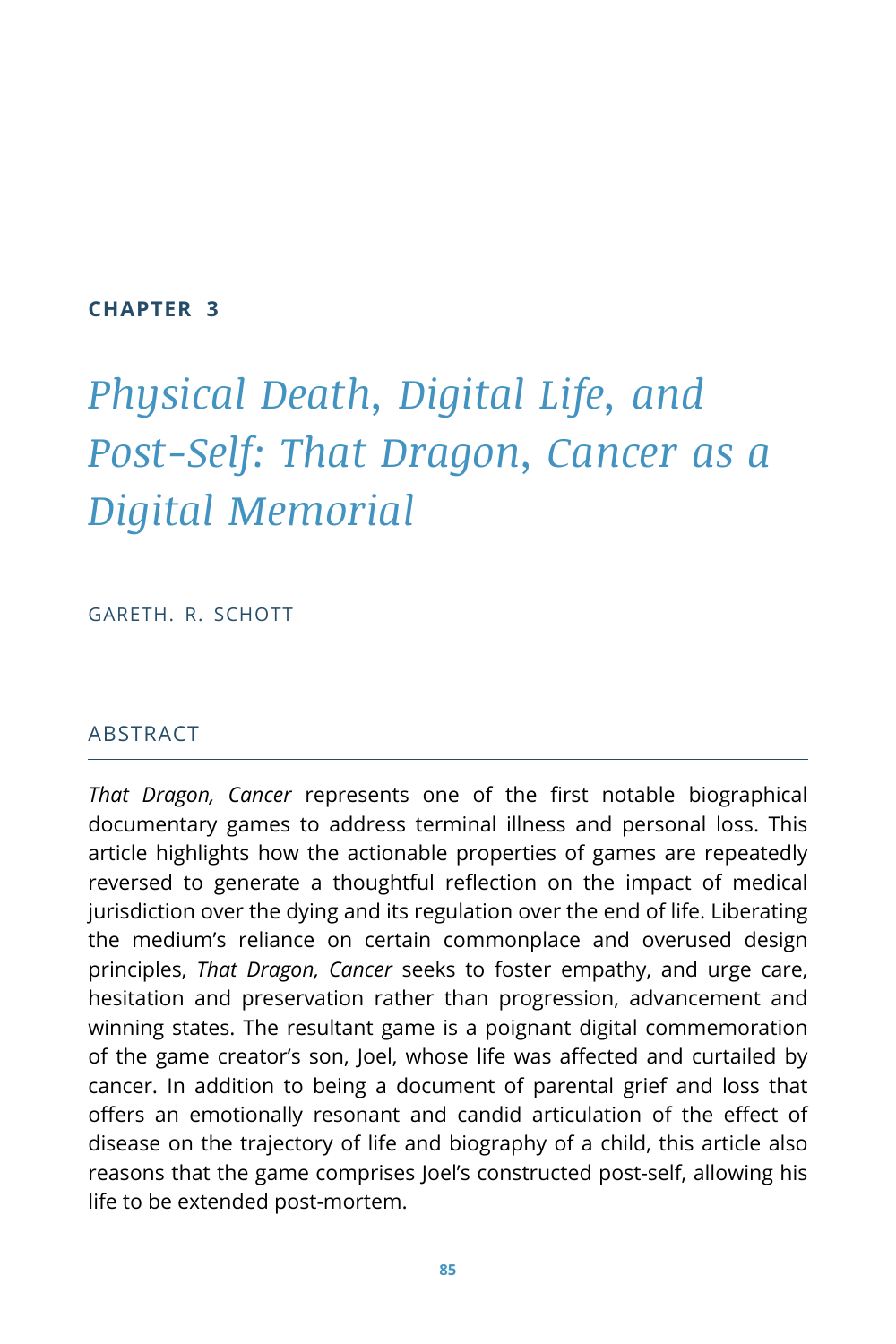## INTRODUCTION

This paper introduces *That Dragon, Cancer* (Numinous Games, 2016) as a noteworthy game text for the manner in which it both stimulates compassion and sympathy for an expiring (digital) life and shares the emotional burden of contending with an approaching death, whilst confined by medicalized procedures and settings. In straying from industry preoccupation with entertainment, which has made the medium such a "driving economic force" (Spiegel, 2009, p. vii), *That Dragon, Cancer* instead seeks to capture the debilitating effect of, and weariness caused by, the control exerted by the medical profession over the end of a life once a medical diagnosis is affirmed. *That Dragon, Cancer* constitutes a personal experience game in which players accompany the Green family as they experience the hold that both cancer and medical processes occupy over their life, and the (contracting) life of their five-year-old son Joel. The game voices the ruminations of Joel's parents, Ryan and Amy Green, in coping with the experience of being removed from their domestic life and placed in a transitory clinical space that incites feelings of isolation and loss of control.

Structurally, *That Dragon, Cancer* is comprised of a series of gameplay vignettes in which the player participates in an assortment of family moments characterized by diverging sentiments (articulations of love, hope, joy, despair). The player inhabits a curtailed world comprised of medical treatment, consultation, and patient rooms in which they adopt different roles and perspectives (harbinger, comforter, sitter, or witness) that play a part in the Green family experience of treating Joel's cancer. Across the game's 14 chapters, the player forms a relationship with Joel (Bread on the Water), is present at his medical procedures (On Hospital Time), given access to intimate and devastating medical consultations (Sorry Guys, It's Not …), experiences exasperation attempting to comfort Joel (Dehydration), shares Ryan and Amy's hope (End of Treatment, Waking Up), despair (Drowning), and confronts Joel's passing (The Temple of God). Penetrating the more sober moments of the experience are flashes of abandon and play. Play is best used to describe the Mario Kart-style wagon ride through the hospital corridors (that simultaneously recounts the volume, range, and cost of prescription drugs used for Joel's treatment) and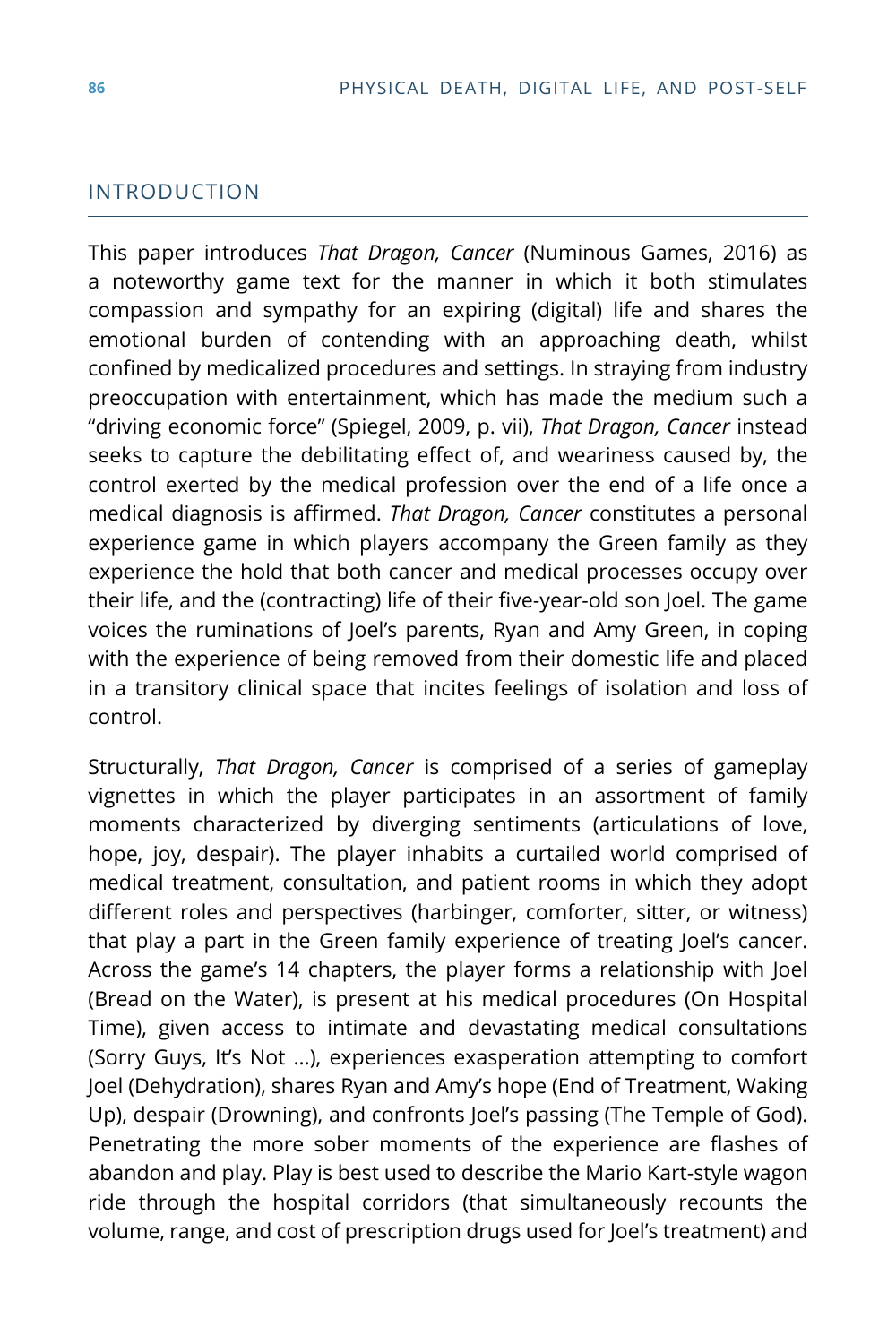the medieval platform mini-game that pits Joel the knight vs. (that) dragon, for player progression never hinges on success or winning such contests. Indeed, *That Dragon, Cancer* repeatedly embraces the processes of play converging on player's acquiring attitude and constructive desire to unravel and resolve setbacks and hindrances, only to deny the player agency and control over the final outcome.

In enabling players to share the thoughts, feelings, and experiences of a family contending with death and dying whilst institutionally subjugated by medical professionals, *That Dragon, Cancer* provides an everyday account of the experience of dying in the present day. The game highlights the impact of a set of procedures and practices that have otherwise served to hide and remove the dying from everyday life, thus contributing to perceptions of the West as a death-denying culture (McManus, 2013; Walter, 1994). This existing state of affairs commenced in the 17th century when the medical profession first extended its jurisdiction over the body to include end of life care (Vanderpool, 2015), and in doing so, fundamentally altering the nature and human experience of dying. As Ivan Illich (1975) argued,

We have seen death turn from God's call into a 'natural' event … Death had paled into a metaphorical figure, and killer diseases had taken his place. The general force of nature that had been celebrated as 'death' had turned into a host of specific causations of clinical demise (p. 139).

As doctors replaced priests in presiding over the end of a life, the final stages of life also lengthened with individuals now accustomed to living with the prognosis of death while its symptoms are suppressed. Although the medical profession has grown adept at reading the body for causes of malfunction, disease, and decline, it is not always necessarily able to prevent or halt its advancement.

As a brief aside, further control over the body ensued with the establishment of the funeral industry in the mid 19th century, which gave rise to death care professionals who undertook the role of caring for and preparing the dead for interment or cremation. This had the effect of displacing roles otherwise performed by family or members of the local community (Kelly, 2015). As a result of the professionalization of dying and death, and its now customary physical removal from everyday life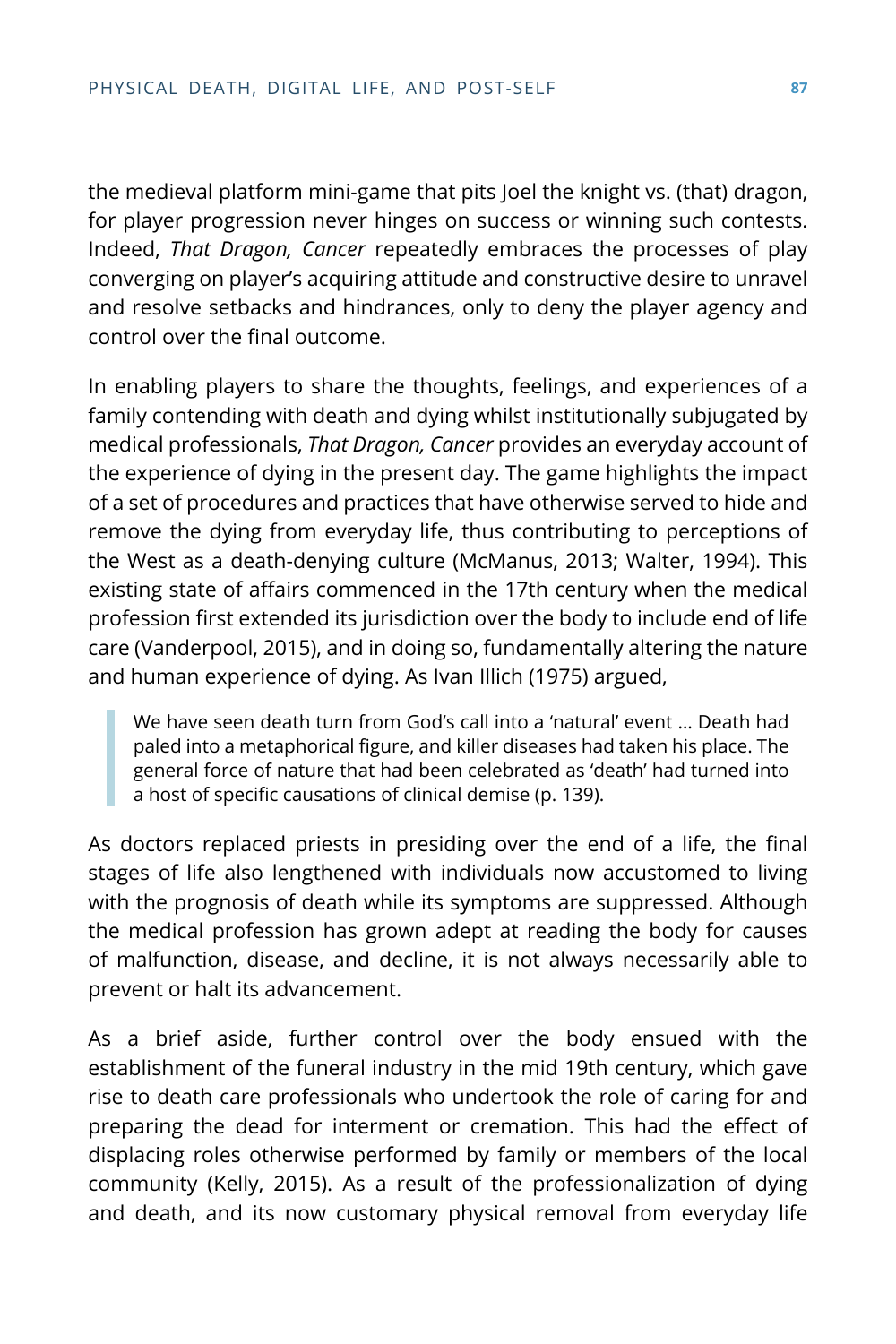(O'Gorman, 1998; Walter, 1994), individuals in the West today are typically characterized as estranged from, and consequently fearful of, death (McManus, 2013).

## ENVIRONMENTAL STORYTELLING

Players of *That Dragon, Cancer* gain an insight into the way a life-threatening disease can trigger the surrender of regular life to the schedules and processes of medical care and treatment, including confinement to medical spaces that trigger feelings of isolation and helplessness. In an interview, *That Dragon, Cancer* creator (and Joel's father) Ryan Green described the experience of Joel's hospitalization as being, "alone with 500 families" (Schott, 2017). As Gibbs et al. (2015) also note, "the dying are typically removed from daily life … [while] the dead are removed to funeral parlours and cemeteries" (p. 257). Maddrell and Sidway's (2010) edited collection, entitled *Deathscapes*, reflects on the spaces allotted to death and associated states of dying. Yet, within this significant volume, only a small selection of work is devoted to consideration of the spaces in which dying occurs, underrepresenting the private and public tensions that exist between life and death spaces (Grant-Smith, 2012). The stark realism of the Green family's sequestration from regular life is ably rendered in *That Dragon, Cancer* through their confinement and the lack of freedom proscribed by a medium based on rule systems. The game opts to confine them, and the player, so that they linger in a range of emotionally provoking hospital-based scenes that reflect hope, setback, grief, and loss. The Green family remains largely submissive to the choices and decision making of medical specialists throughout the game experience.

While space typically affords freedom and movement, the dynamics of place serve to communicate a space with a particular meaning. While Joel and his family initially enter medical settings seeking what O'Connor (2004) refers to as a transition in status from illness to wellness. During the game emphasis shifts from restoration of health to pain management (i.e., palliative care). The player learns, with the family, that the disease has given Joel a time-defined life (Small, 2009), in which he will remain in a sanitorium setting dominated by clinical intrusions. Ryan Green signalled his recognition of the spatial affordances of games when he stated that,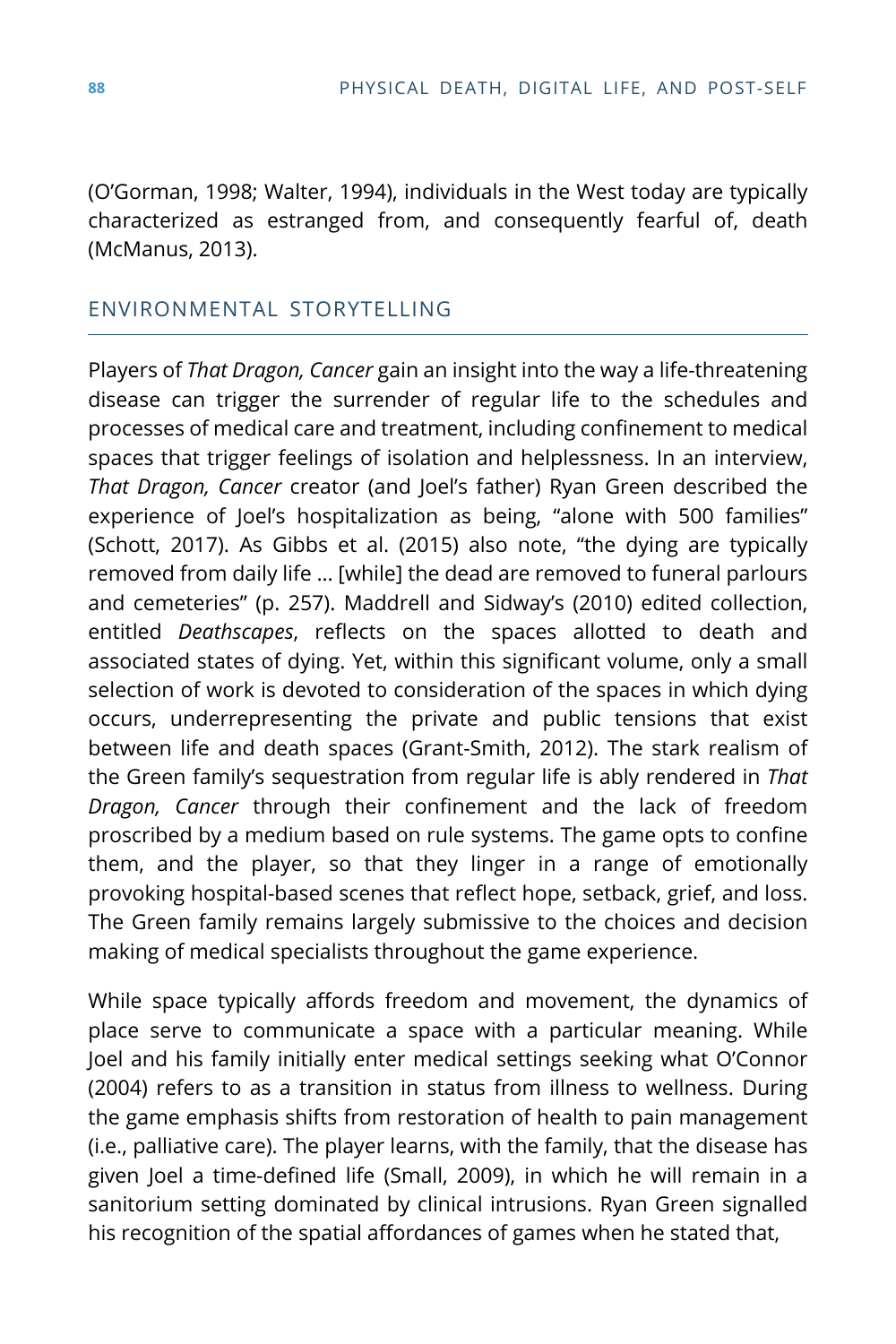unlike any other mediums, [games] allow you to linger in spaces … looking back at the time we spent with Joel it wasn't what he said or it wasn't the event that we remember but those spaces between … I think videogames [sic] allow you to rest in that space better than anything else (Green quoted in Schott, 2017, pp. 6-7).

Indeed, one of the core ways in which the game serves to invert the medium is the way it inflicts inactivity and immobility within an otherwise interactive medium. This adequately serves to emphasize the way hospitals are places where autonomy is relinquished, illness is often a barrier to activity, and where the physical environment is designed for confinement, holding, or waiting.

Typical portrayals of death in games as temporary suspension only serves to make light of its irremediable nature and the associated grief felt by those who suffer loss. *That Dragon, Cancer* avoids reducing death to a gameplay mechanic, something that can be repeatedly experienced, avoided, or defeated. Representations of health and death as damage points, energy bars, or infinite respawns are therefore discarded. Instead, death is reinstated to a definitive event as the core theme of the game, a portentous presence to be resisted and approached with trepidation. Myers (2009) stated that, "human experiences are accessible only as they are represented and valued by the video game mechanics" (p. 52). As a game about dying, and the unwelcome attendance of death, *That Dragon, Cancer* firmly rejects the medium's over-reliance on screen death to tutor players, induce suspense, or punish failure. Temporary death that allows life to be restored, is also highly player-centric. The intent of *That Dragon, Cancer* is not to modify or reverse events, but as Ryan Green has stated: "We wanted to … invite other people to mourn with us" (Biggs, 2016). As Oliver and Bartsch (2010) noted, the largely insignificant nature of death in games to-date has done little to encourage "the perception of deeper meaning, the feeling of being moved, and the motivation to elaborate on thoughts and feelings inspired by the experience" (p. 76).

## A PARENT'S ANGUISH

The access *That Dragon, Cancer* grants to what was unquestionably the most distressing and devastating news for a parent to receive was not the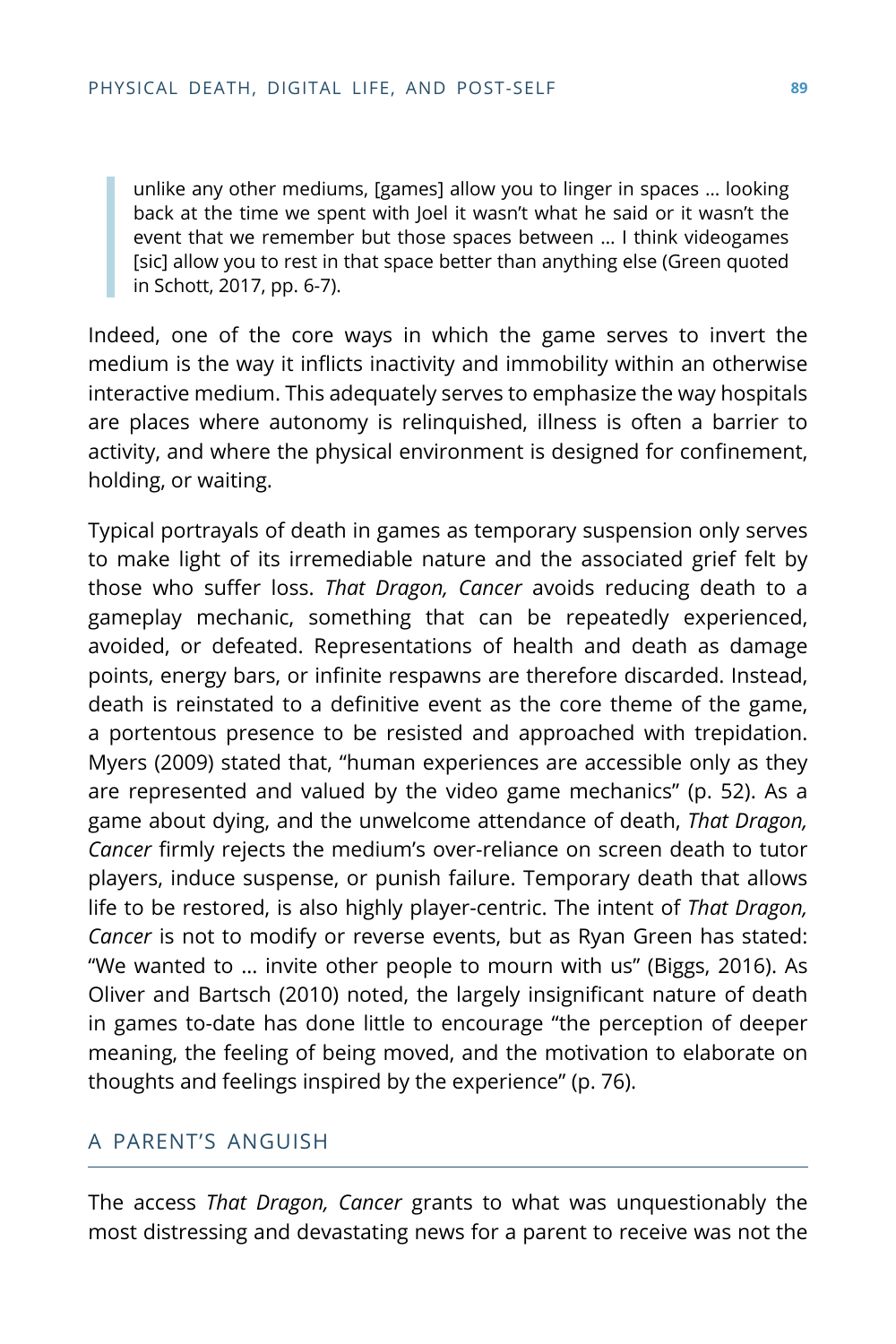initial intent of the game. The Greens began game production in November 2012 when Joel was approaching four years of age. At that point, Joel and his family were becoming accustomed to life with cancer, as Joel had been diagnosed shortly after his first birthday (Tanz, 2016). *That Dragon, Cancer* evolved into a game that captured the distress and grief associated with the inescapability of losing a child to cancer. To this effect, the progression of Joel's illness during development highlights the documentary nature of the project. Also, because *That Dragon, Cancer* tells the story of a five-yearold impaired by a rare form of brain cancer (that had already left him partially blind and inhibited his speech development), the game heavily relies on the anguished articulations, thoughts, and dilemmas of his parents through their journey, articulated via letters, voiced thoughts, everyday phone messages to deep truth-seeking discussions.

Woodgate (2006) describes the death of a child as, "living in a world without closure" (p. 78). Compassion for the Greens is hard-wired into the game as it never offers a satisfactory gamic resolution for the player, or capacity to liberate Joel and his family from his disease. As Ryan Green has stated, "so much of life isn't so much about the answers, but about walking with each other in the midst of not knowing the answers" (Schott, 2017, p. 8). Indeed, Green has traced the impulse to make *That Dragon, Cancer* to a definitive moment during Joel's illness that is also recreated in the final game. In a *Wired* feature article on the game Green describes, "a process you develop as a parent to keep your child from crying, and that night I couldn't calm Joel" (Tanz, 2016). Green likened this experience to, "a game where the mechanics are subverted and don't work" (Tanz, 2016). This describes the nature of the game he went on to produce.

During the course of the game, Ryan is portrayed surrendering to the bleakness of losing his child by allowing himself to sink in a deep body of water. While the player is able to command Ryan to resist the urge to succumb to the hopelessness by swimming, the impact of a button command is short lived and quickly diminishes, resulting in Ryan descending towards the bottom. Recurrent action and persistence are required by the player to eventually help Ryan return to the surface. In this way, player instinct is exploited repeatedly in *That Dragon, Cancer* to generate effort and action from the player. The player is repeatedly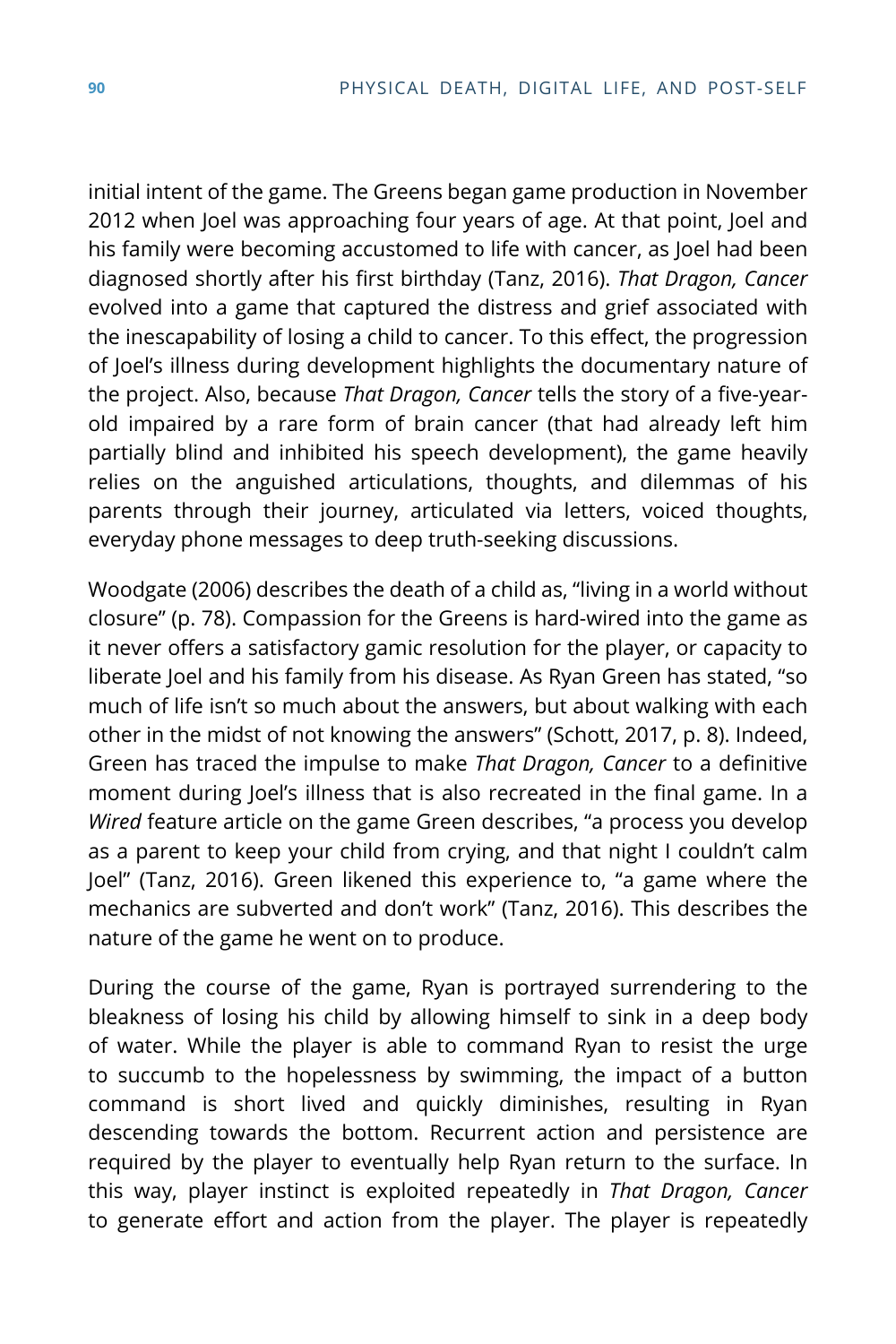deceived into thinking that the causal nature of player input leading to achievable outcomes remains applicable in this game. In another scene, the player is required to guide a soaring Joel, elevated by party balloons, through a hovering mass of black spiky cancer cells. This is one of several discrete game play scenarios that evade the representativeness of the hospital setting, transporting play into a surreal domain. The scene successfully triggers the gamer instinct, leading players to attempt to dodge the spikes and keep Joel afloat. The task given to the player, like that performed by the medical professionals or sought by Joel's parents, is ultimately unattainable and Joel eventually falls regardless of the player's best efforts. Unlike failure, in which a player is typically sent back to repeat until completed, the experiences offered by *That Dragon, Cancer* draw more on early coin-operated arcade games which involves sustaining life and keeping the moment alive for as long as possible.

The game induces a mindful approach to play as it deviates from the known formulas employed in other game experiences. The player is often ill-prepared for what each new scene or chapter will disclose and the requirements and demands that will be placed on them (as is evident in narrated playthroughs posted online). To this extent, *That Dragon, Cancer* echoes the different forms of uncertainty attached to the medical outcome and the confounding experience of submitting to medical processes and practices. Jose Zagal (2011) cites the director of *Heavy Rain* (Quantic Dream, 2010), David Cage, in highlighting the industry's pre-disposition toward formula, "when you look at most games you see today, they are based on patterns, on loops: you always do the same thing, whether you shoot, drive, or jump on platforms," (p. 58). In *That Dragon, Cancer,* ambiguity of the player's role is amplified by being present in and around the situation but never fully adopting a defined role. The player adopts various perspectives throughout the game, beginning the game as a duck that is being fed by Joel (allowing the player to overhear Ryan and Amy explaining the association between Joel's illness and his developmental delays to his siblings), then as doctors, Joel's parents, or an unspecified person (most likely a medical professional) available to offer Ryan some respite from caring for Joel, play with Joel, or simply on hand to listen to Ryan and Amy and bear witness to their experiences. The game's unfamiliar states create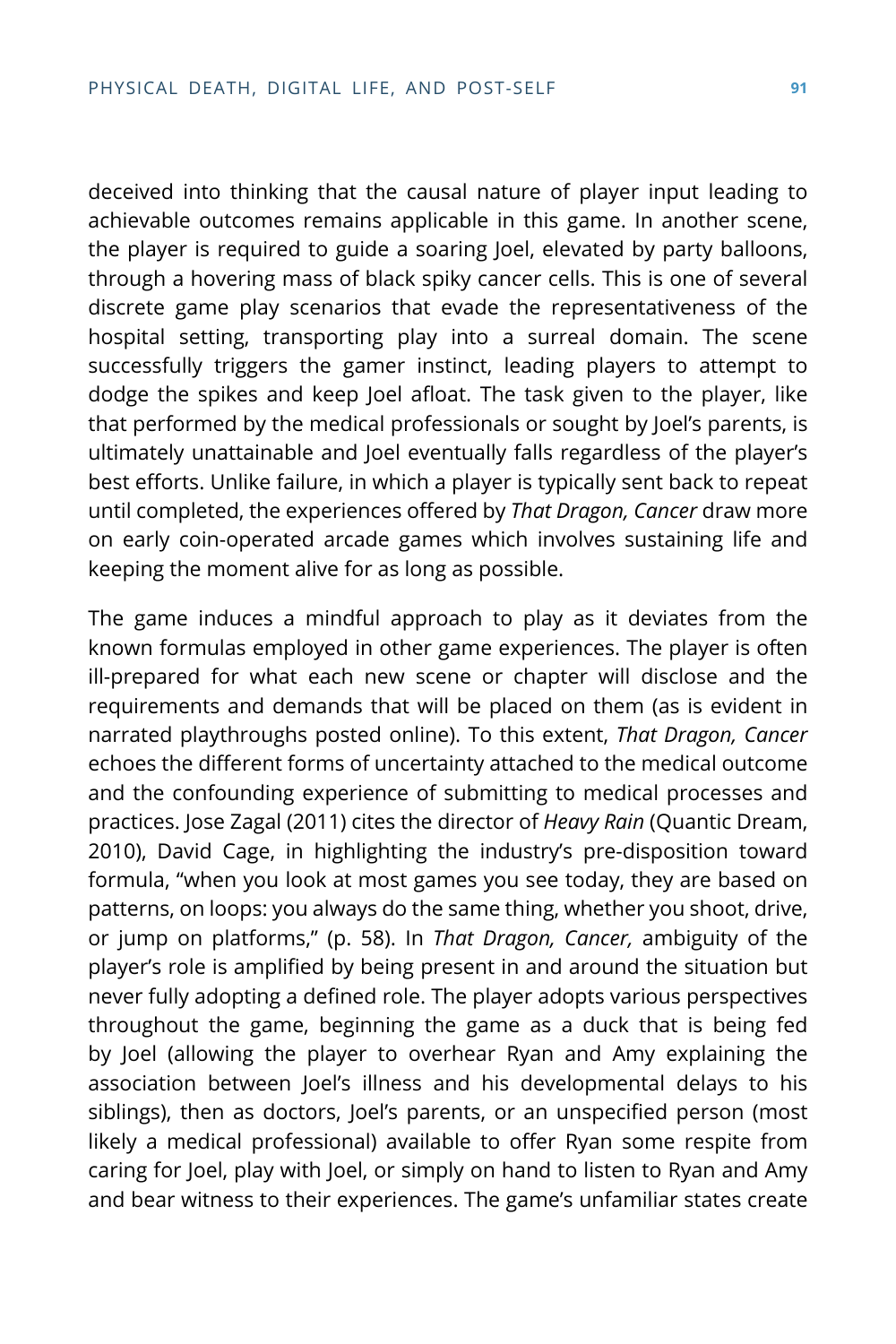an uncertainty that somehow mirrors and communicates the broader unease and apprehension germane to the context.

## PRESENCE AND COMPANIONSHIP

Prevented from changing the course of events, the *That Dragon, Cancer* player is instead present throughout, sometimes as a silent witness or observer, and also is available to provide relief and support to the family or act as a playmate and companion to Joel while his parents are engaged with medical professionals. In accepting the award for Games for Impact at the 2016 Game Awards, Ryan Green declared,

You let us tell the story of my son Joel. In the end, it was not the story that we wanted to tell. But you chose to love us by being willing to stop and to listen and to not turn away. To let my son Joel's life change you because you chose to see him and to experience how we loved him.

A good example of the way players are encouraged to simply be in the company of the family in *That Dragon, Cancer* is found in the chapter entitled, "Waking Up." In this chapter, the player simply is with Amy as she cradles Joel as he slowly arouses post-treatment. In this scenario, the player may be occupying the form of a nurse, physician, or consultant at work in the "everyday spaces of terminal illness" (Watts, 2010). Being in Amy's presence, it is possible to overhear her telling Joel that one day in the future, cancer will only constitute a small chapter in his life. She claims hopefully that, "cancer will be such a small part of all you could grow to be. You will tire of hearing about it. You won't want to see the cards and notes I saved. I'll hold the memories of this hard day. You, just leave it behind." At that moment, the player's attention is drawn to the cards and handprints that fill the room. Should the player inspect the handprints or pick up and read the cards they discover that each one is a eulogy to other individuals that have battled cancer. As Ryan pronounces later in the game (within the arcade-style knight mini-game), "Joel isn't the only one to ever fight that Dragon." The handprints and cards serve to acknowledge how "so many people have gone before Joel and too many more will follow after" (Green, 2015). Indeed, the eulogies and memorials included in the game represent the stories of the game's Kickstarter backers, providing a mode of digital memorial.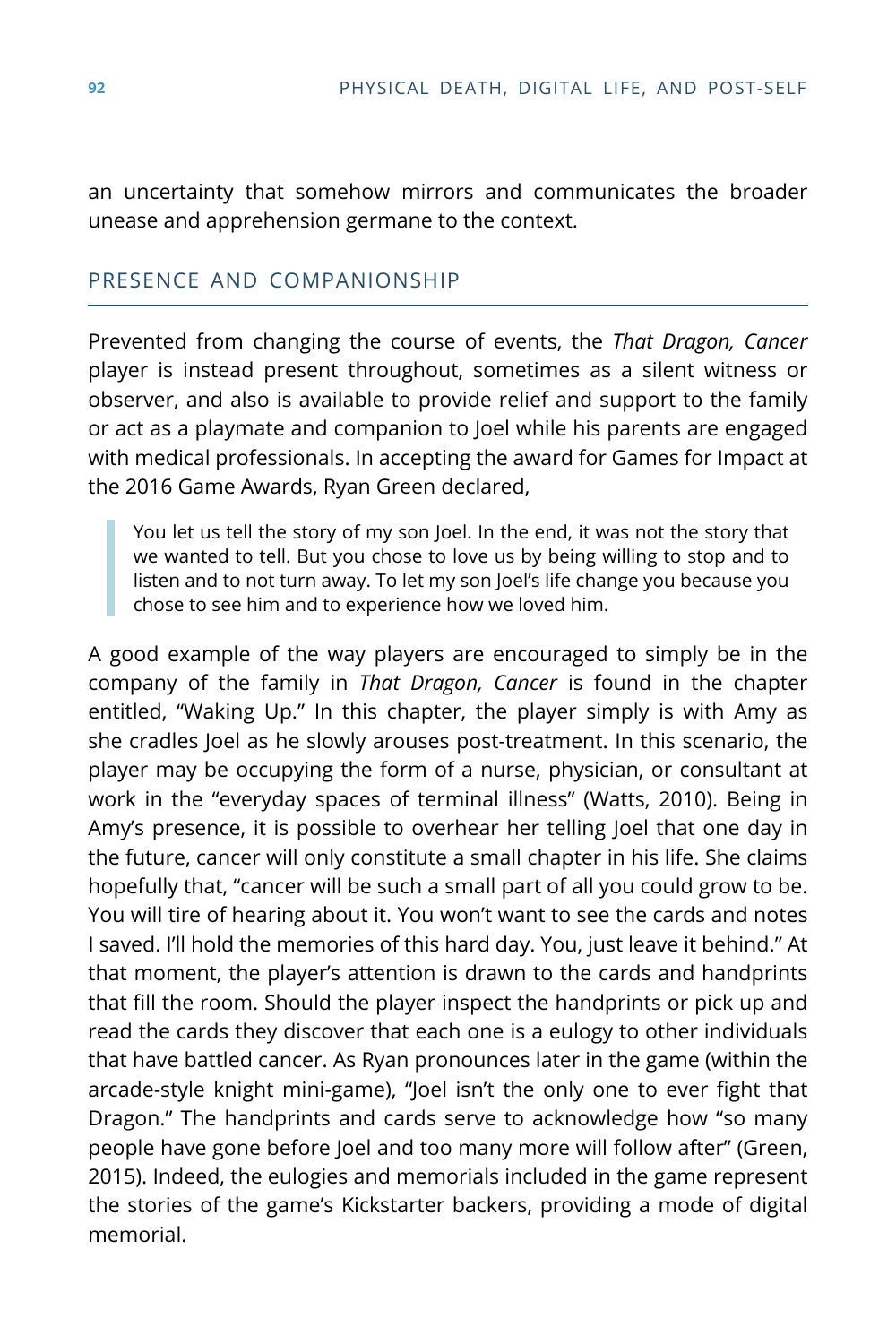Belman and Flanagan (2010) recognize the power of games to "affirm human values" (p. 5) and the feasibility of empathetic play, which elicits both cognitive empathy (in which the player understands the thoughts and feelings of another) and emotional empathy (an emotional response to the situation). In addition to the subject matter and the manner in which the player is absorbed within a family drama, the structure of *That Dragon, Cancer* also is a likely contributor to an empathetic response. As Lankoski (2011) argues, players "experience positive affects when moving forward, or reaching a goal" (p. 298), conditions *That Dragon, Cancer* does not afford. Remaining with the family throughout their experience, the player develops an attachment to Joel. To this effect, *That Dragon, Cancer* provokes affective empathy (Stotland et al., 1978) as the player endures the moments in which strong emotions are experienced and expressed by the Greens and play is performed with the knowledge and anticipation of an approaching loss. Commenting on the physiology of sadness, Russell and Lemay (2000) note that the emotion is characterized by motor inactivity. Distinct from entertainment, *That Dragon, Cancer* addresses a cognitively effortful subject (Cole et al., 2015) providing an atypical articulation of interactive sadness that challenges the notion that sadness is "an avoidant or unnecessary emotion" (Zagalo et al., 2006, p. 48). Morbid design (Kera, 2013) accepts the impermanence of life.

As *That Dragon, Cancer* progresses beyond the punishing realities of treating cancer in its early chapters, both the family and players are forced to reflect on the shadow of death in terms of what it means for a defenseless dependant to leave the family and pass over and depart the world. In the chapter "Sorry Guys, It's Not …", Amy and Ryan receive the news that Joel's treatment options have been exhausted. A surreal flooding of the consultation room ensues, effectively conveying the weight and uncontrollability of the news presented. As the hospital consultation room fills with water, the scene transitions to Joel alone, separated from his family, adrift on open water in a rowboat. While Joel is safe, he is nevertheless alone. Bearing witness to these scenes again serves to invert the otherwise customary desire and pleasure of progression by instilling in players a disinclination to advance or hasten the game and deliver this vision.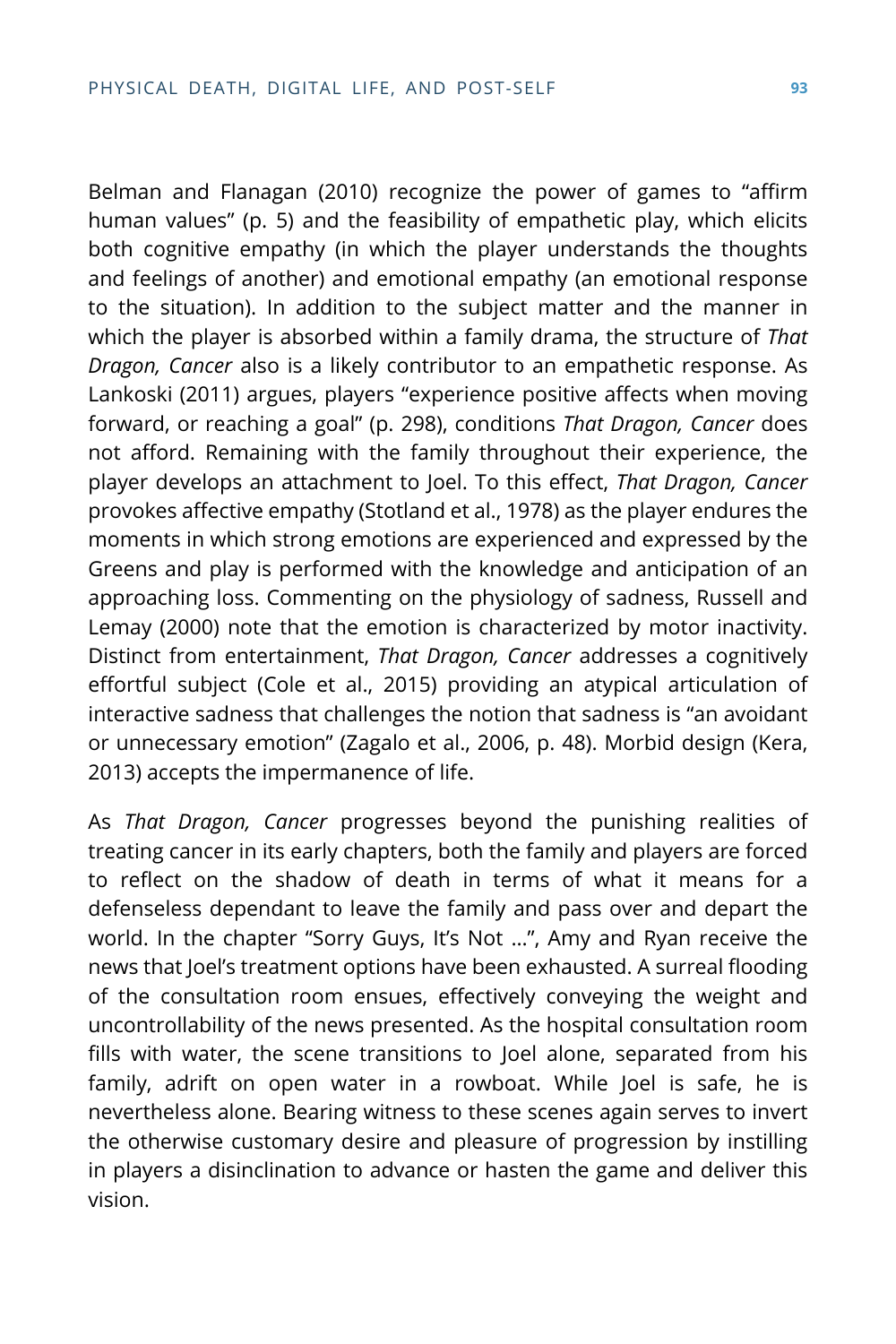#### DIGITAL REMEMBRANCE

While the medicalization and professionalization of death and dying redefined the borders between life and death, so too has digital technology. In contrast to the way dying and death has been eschewed, hidden, and made private, today the separate states of life and death intersect more now than ever before thanks to the considerable number of ways our self is saturated (Gergen, 1991), extended, and dispersed via our networked and digital presence and the creation of digital assets that constitute online footprints that eventually form a digital legacy. We exist in the age of the post-self, in which Walter Benjamin's (1936) oft-cited assertion that, "dying has been pushed further and further out of the perceptual world of the living" (p. 93) has now been realized. Shneidman (1973) first posited the concept of post-self to acknowledge human concern with how others will see us and continue to think of us after we have gone. Such considerations typically relate to "the concerns of the living individual" (Schneidman, 1973, p. 45), thus reflecting future-oriented thinking and conscious thought, effort, and planning. In the case of *That Dragon, Cancer*, Joel was a young child oblivious to adult concerns that typically drive the construction of a post-self. However, the game stands as a testament to his experience and permits Joel to continue to affect the lives of others. Joel's public post-self is contained within and conducted via the game in which the occasion of his life is captured and survives via a dematerialized, reembodied version (Belk, 2013). While players are granted access to what is undoubtedly a tragic moment in the Green's family history through a digital artifact, it is intimate in its preservation of the memory and representation of their son and the period in which they fought hardest to hold on to him.

Society has grown accustomed to the digital representation of a life prior to its physical arrival. Expectant parents associate digital ultrasound images with the concealed activity of a new life growing inside the body. Moncur (2016) states that when such images are then shared with family, friends, and/or acquaintances it will "kick-start the baby's social life, creating a social presence for it before physical birth" (p. 109). At the opposite end of life, when an adult's social life reaches its end, digital death is often much harder to conclude, for there is "no universal off-switch for digital death" (Mancur, 2016, p. 109). Given that dying commonly is more gradual and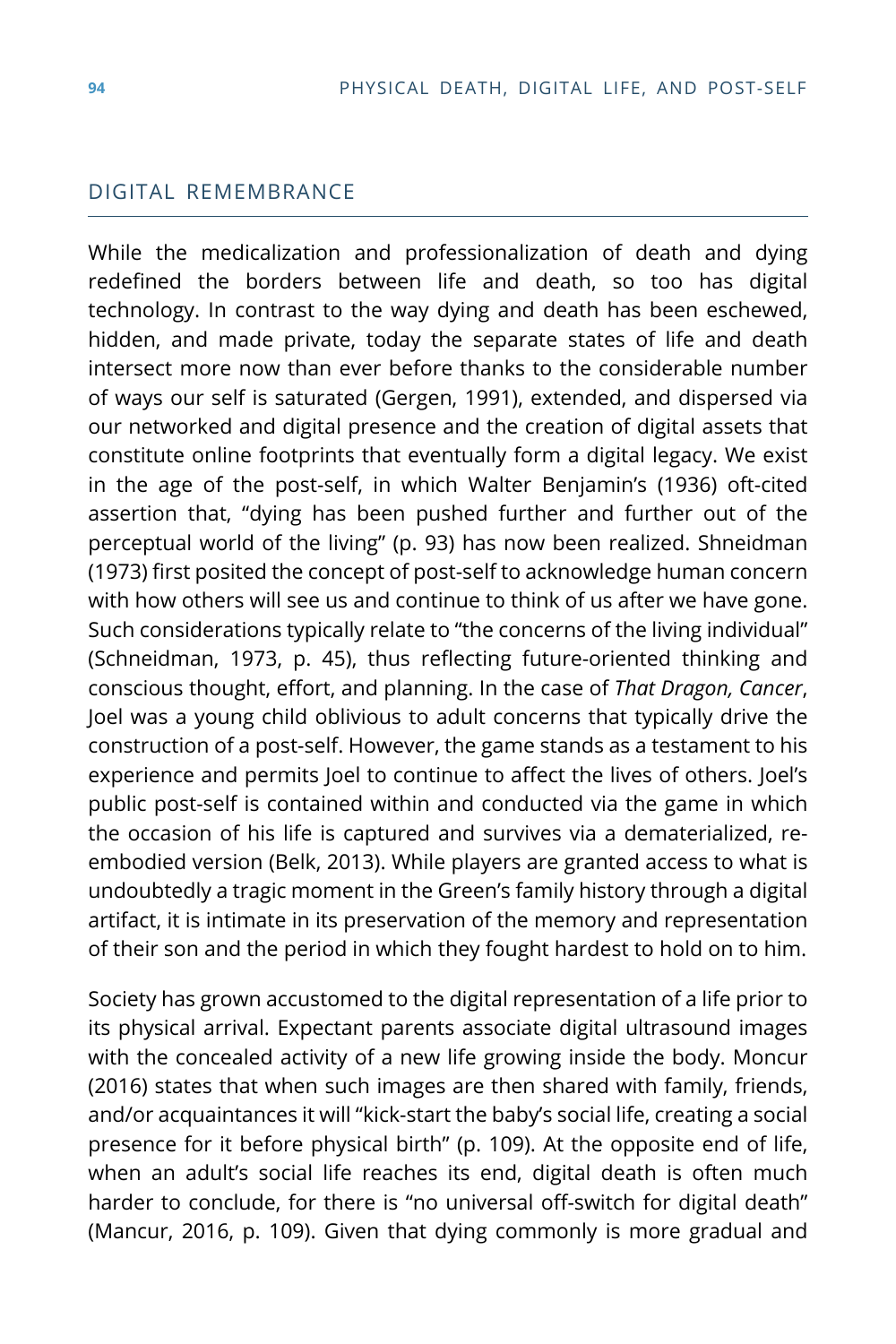protracted, death in the modern era is now typically more anticipated (Carr, 2012), triggering a greater level of participation in a digital perpetuation of the self. For digitally connected individuals who routinely participate in an online "reputation economy" (Zimmer and Hoffman, 2011) the construction of a digital after-life has become inexorable. Faure (2009) has commented that, "As people spend more time at keyboards, there's less being stored away in dusty attics for family and friends to hang on to." Goffman's (1959) dramaturgical metaphor that acknowledged the way people are performers that attempt to convey and manage a certain impression, has become heightened with social media. So much so, that digital adjuncts to a life also are planned and supported by online services. LegacyOrganiser will curate a life online, mygoodbyemessage.com can schedule communications and messages to loved ones and friends "after you are no longer able to," and Eterni.me is able to create a virtual self, powered by artificial intelligence, that offers an enduring digital presence for those with a fear-of-missing-out and "desire to stay continually connected with what others are doing" (Przybylski et al., 2013, p. 1841).

Even prior to a digitally distributed self, a typical response to a prognosis that foregrounded the end-of-life for an individual also would trigger actions to preserve a personal identity (Fulton, 1965). Marshall (1980) states that impending death often will increase self-reflection and the "conscious construction of a coherent personal history" (Carr, 2012, p. 188). Such actions serve as an attempt to transgress looming rituals of separation (Murray, 2010), in which committal of the body often is presented as a final farewell and subtraction of the individual from everyday life. Relative to being remembered and the universal desire to leave a mark on the world, being forgotten can generate significant fear and psychological impact (Ray et al., 2019). In *Death: A history of man's obsessions and fears,* Wilkins (1996) claims: "Fear of being forgotten after death is one of man's deep-rooted anxieties" (p. 14). Today the decoupling of body from data (Graham et al., 2013) is no longer a barrier to a digital post-self, digital persistence and presence combats physical removal from daily life.

David Joselit (2000) distinguishes two models of identity: "one in which subjectivity is immanent to the body, and one in which the architecture of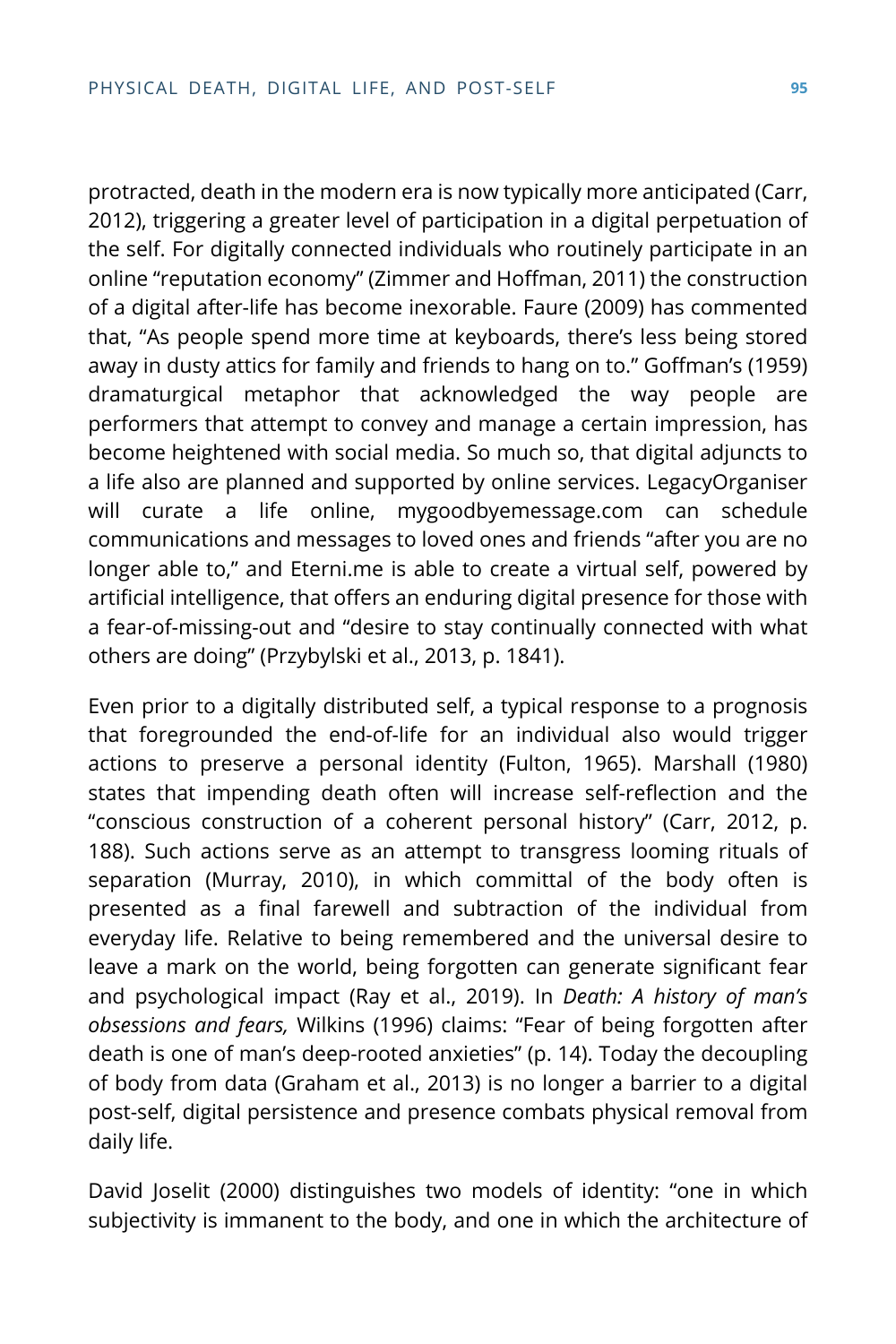selfhood is imposed from without" (p. 27). Indeed, symbolic interactionist George Herbert Mead (1934) assigned the term *generalized others* to describe a social reference group whose presence and conjectured opinions serve to shape an individual's sense of self and reputation. With the intensification of self-presentation online, Russell Belk (2015) argues that the self is now more actively co-constructed. No longer simply the consequence of reflection and presumption, the digital self can be initiated by others via everyday acts such as posting and tagging an image of another person on social media that remains present and viewable online and can illicit reaction and response from others. In this way, there is a distinction to be made between individual desire for symbolic immortality and an externally executed post-self that is directed by others actions.

Germane to the responsibility others assume for effecting post-self, Moncur and Kirk (2014) discuss modes of digital memorialization, following an "ubiquitous human practice which is increasingly intersecting with our digital lives" (p. 1). They stress how, today, "memorial is bound up with cultural modes of practice" (Moncur & Kirk, 2014, p. 1) permitting a growing range of artefacts to be applied in the memorialization process. Contemporary modes of memorial typically find charming means of accessing digital residua that exploits digital activity and the assets created. Walker (2011) attempted to illustrate the extent of our collective digital productivity as:

five billion images and counting on Flickr; hundreds of thousands of YouTube videos uploaded every day; oceans of content from 20 million bloggers and 500 million Facebook members; two billion tweets a month. Sites and services warehouse our musical and visual creations, personal data, shared opinions and taste declarations in the form of reviews and lists and ratings, even virtual scrapbook pages. Avatars left behind in World of Warcraft or Second Life can have financial or intellectual-property holdings in those alternate realities. We pile up digital possessions and expressions, and we tend to leave them piled up, like virtual hoarders.

Moncur and Kirk (2014) highlight the example of Hadas Arnon's Digital Cemetery, which replaced gravestones with USB-sticks containing personal data of the deceased. Such actions transform and imbue everyday material objects and actions with dedicatory significance and meaning (Walter, 2010). Gibbs et al. (2015) have remarked on how little scholarly attention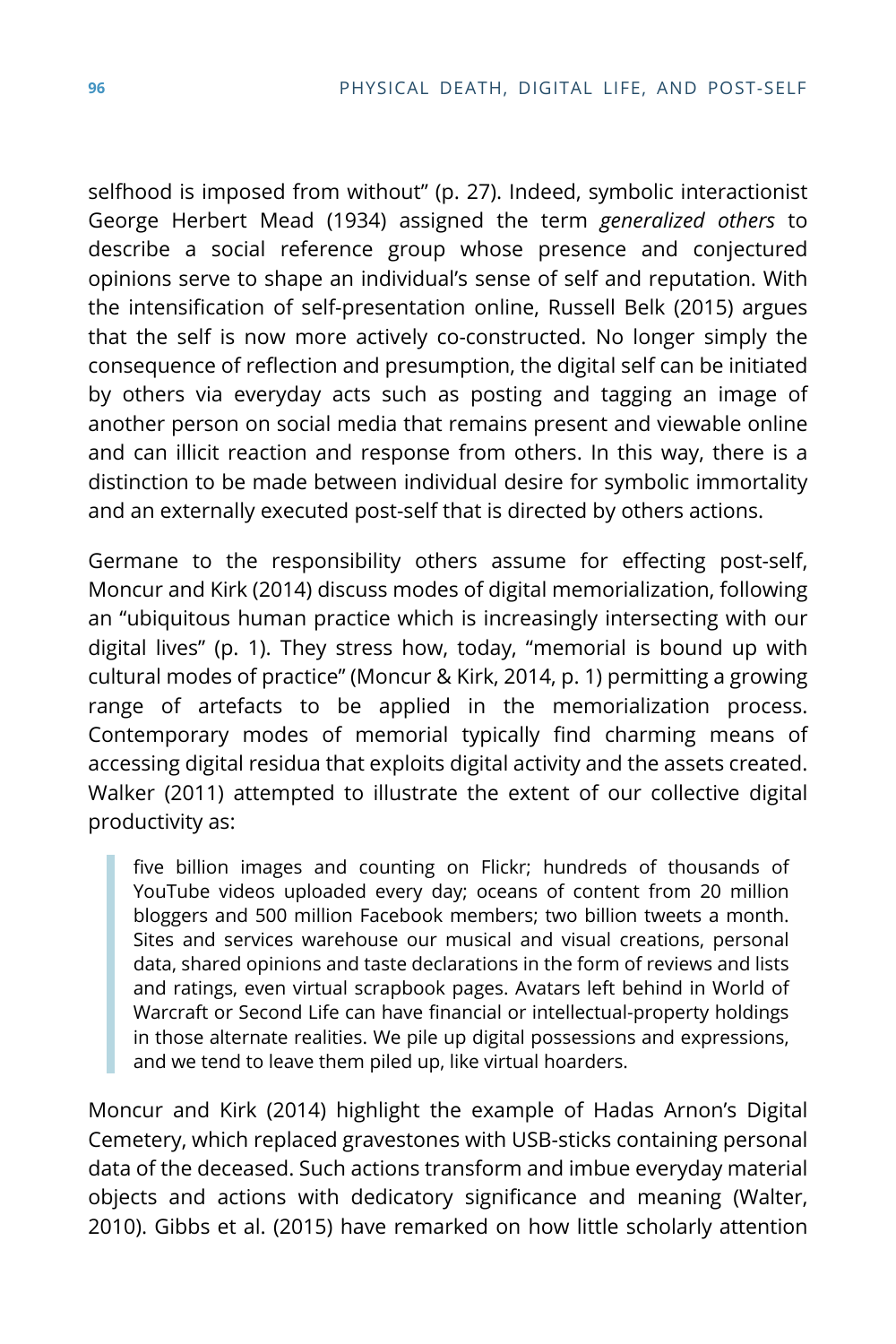has been given to the way everyday media platforms currently intersect with traditional mourning practices. Just like a post-mortem social media presence, a roadside memorial, or a diamond created from the remains of a loved one, the production of *That Dragon, Cancer* serves to reposition the deceased "back within the flow of everyday life" (Gibbs et al., 2015, p. 257). *That Dragon, Cancer* permits, what is an otherwise personal loss, to be communicated within the formal system structures and contemporary aesthetic of what Gibbs et al*.* classify as the platform vernacular of a prevalent medium. That is, in its expression of grief, loss and memorialization, it exploits the structuring force of a common platform. In the case of *That Dragon, Cancer,* it has exploited game rule systems and the particular practices of its users to communicate a parent's love and the weight of grief. This has permitted Joel's life experiences to continue to make an impression after death via a post-self that engages individuals beyond his lifetime capable of "new circulations, repetitions, and recontextualizations to variously constituted publics" (Graham et al., 2013, p. 133).

#### CONCLUSION

This paper has examined how *That Dragon, Cancer* offers a courageous and confronting depiction of ordinary death and dying as a medicalized process. *That Dragon Cancer* highlights the frequent inadequate handling of death in games as a solemn subject worthy of sincere consideration. Cultural preoccupation with dramatic violent depictions of death are misleading and do little to further our experiential knowledge and acceptance of a universal life experience. The subject matter of *That Dragon, Cancer* is thus, on the one hand, unremarkable as the nature of the death portrayed is all-too-common and routine, but made remarkable on the other hand, for the way the player is invited into a family experience and the intimacy it permits. The game offers an authentic statement and experience of coping with death and dying that functions to challenge what has been termed the emotional invigilation (Walter et al., 1995) of death referring to its re-appropriation as a non-serious entertainment form. It instead serves to represent medicine as a "social institution intrinsically involved in social control" (McManus, 2013, p. 46). The story of Joel's treatment is an account of the loss of control over "bodies, over illness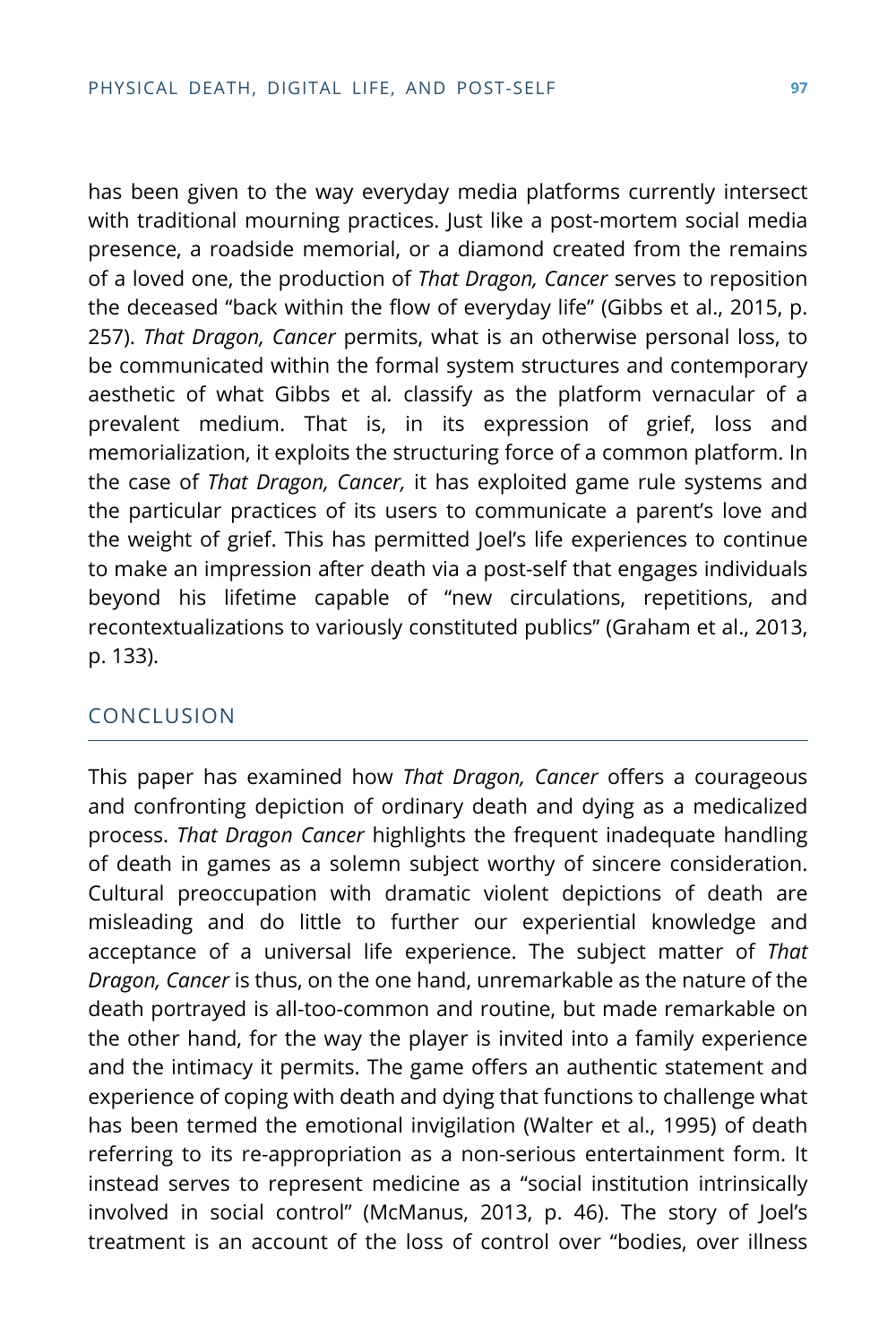and pain, over emotions, over the passage of time, and ultimately over life itself" (Sourkes, 2007, p. 39).

The confronting nature of the subject matter of *That Dragon, Cancer* is attributable to the way that the game deals with one of the hardest categories of deaths to comprehend and transition through and beyond: child death. This is a form of loss for which the frame of expected response and behavior is narrower than loss of a loved one at more advanced points in the lifespan (Prigerson et al., 1999). The death of a child defies the *expected* order of life events. The perceived unnatural, untimely (Wheeler, 2001) and therefore socially unanticipated nature of child death also is reflected in the level of knowledge on the subject. It brings with it the loss of an assumptive world, in that the generalized sense of predictability and stability of the world is challenged (Emmons, Colby & Kaiser, 1998). As Green (2015) has similarly stated, "Joel didn't have the chance to make an impact." In this way Joel's post-self exists "to show the world how important Joel was to us. Loving him and losing him was the richest part of our life so far."

## **REFERENCES**

Belk, R. W. (2015). Co-construction of the digital self. In K. Diehl & C. Yoon (Eds.), *Advances in Consumer Research Vol. 43.* Duluth, MN: Association for Consumer Research.

Belk, R. W. (2013). Extended self in a digital world. *Journal of Consumer Research, 40*, 477-500.

Belman, J., & Flanagan, M. (2010). Designing games to foster empathy. *Cognitive Technology*, *14*(2), 5–15.

Benjamin, W. (1936/2007). *Illuminations: Essays and reflections*. New York: Schocken Books.

Biggs, J. (2016). The creator of That Dragon, Cancer talks about loss, love and indie art. *TechCrunch.* Retrieved from: https://techcrunch.com/2016/ 03/22/the-creator-of-that-dragon-cancer-talks-about-loss-love-and-indieart/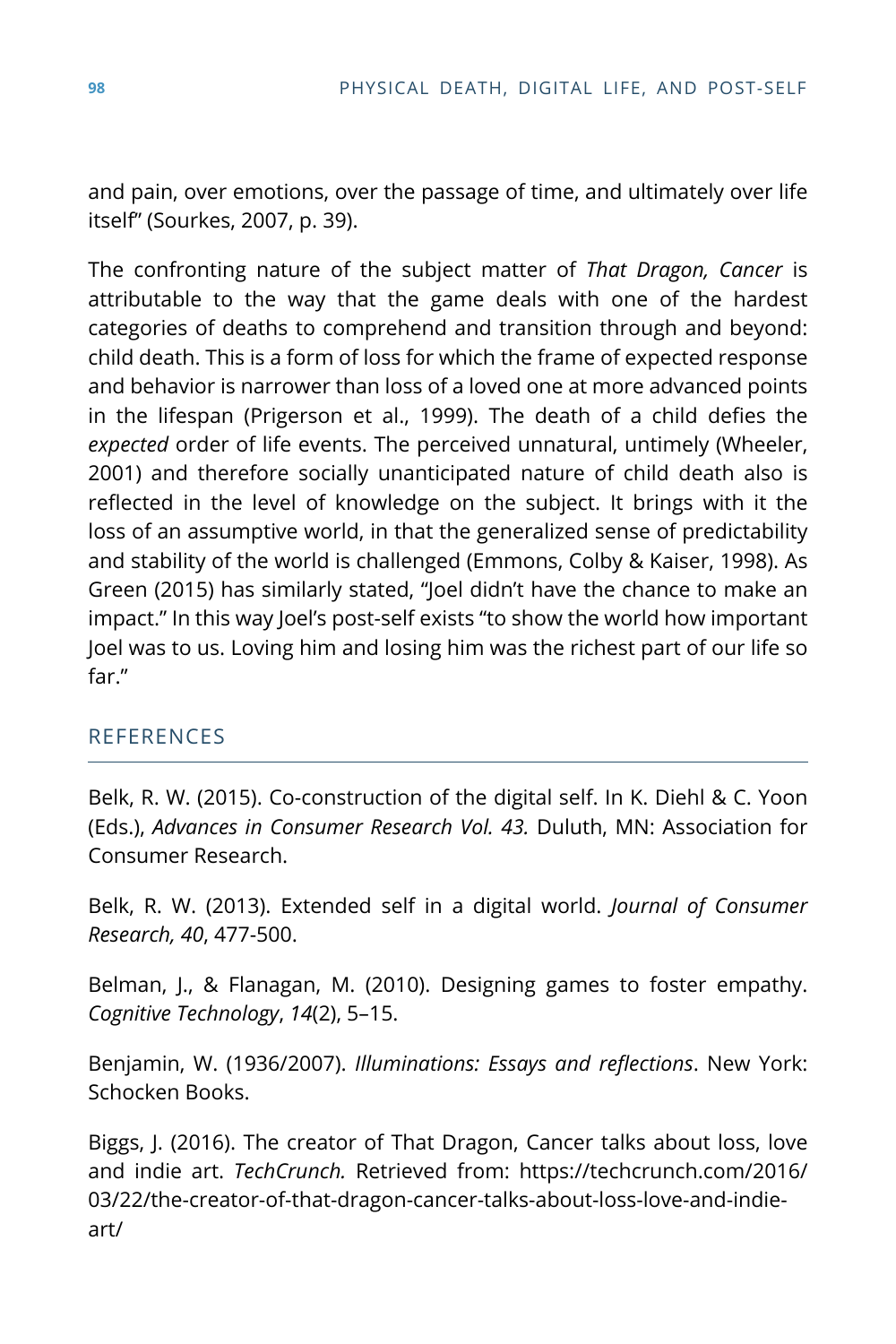Carr, D. (2012). Death and dying in the contemporary United States: What are the psychological implications of anticipated death? *Social and Personality Psychology Compass*, *6*(2), 184-195.

Cole, T., Cairns, P. & Gilles, M. (2015). Emotion and functional challenges in core and avant garde games. *CHI PLAY'15, ACM*, 121-126.

Emmons, R. A., Colby, P. M., & Kaiser, H. (1998). When losses lead to gains: Personal goals and the recovery of meaning. In P. T. Wong & P. S. Fry (Eds.), *The Human Quest for Meaning* (pp. 163-178). Mahwah, NJ: Erlbaum.

Faure, G. (2009). How to Manage Your Online Life When You're Dead. Retrieved from: http://www.time.com/time/business/article/ 0,8599,1916317,00.htm

Fulton, R. (1965). *Death and identity*. New York: Wiley.

Gergen, K. (1991). *The saturated self*. New York: Basic Books.

Goffman, E. (1959). *Presentation of self in everyday life*. New York: Anchor Books.

Graham, C., Gibbs, M. & Aceti, L. (2013). Introduction to the special edition on the death, afterlife, and immortality of bodies and data. *The Information Society*, *29*(3), 133-141.

Grant-Smith, D. (2012). Deathscapes: Spaces for death, dying, mourning and remembrance. *Australian Planner, 49*(4), 364-365.

Green A. (2015). A letter to Eli: Kickstarter backer's contribution. Retrieved from: http://www.thatdragoncancer.com/thatdragoncancer/.

Gibbs, M., Meese, J., Arnold, M., Nansen, B., & Carter, M. (2015). #Funeral and instagram: Death, social media and platform vernacular. *Information, Communication & Society, 18*(3), 255-268.

Illich, I. (1975). *Medical nemesis: The expropriation of health*. Pantheon Books, New York.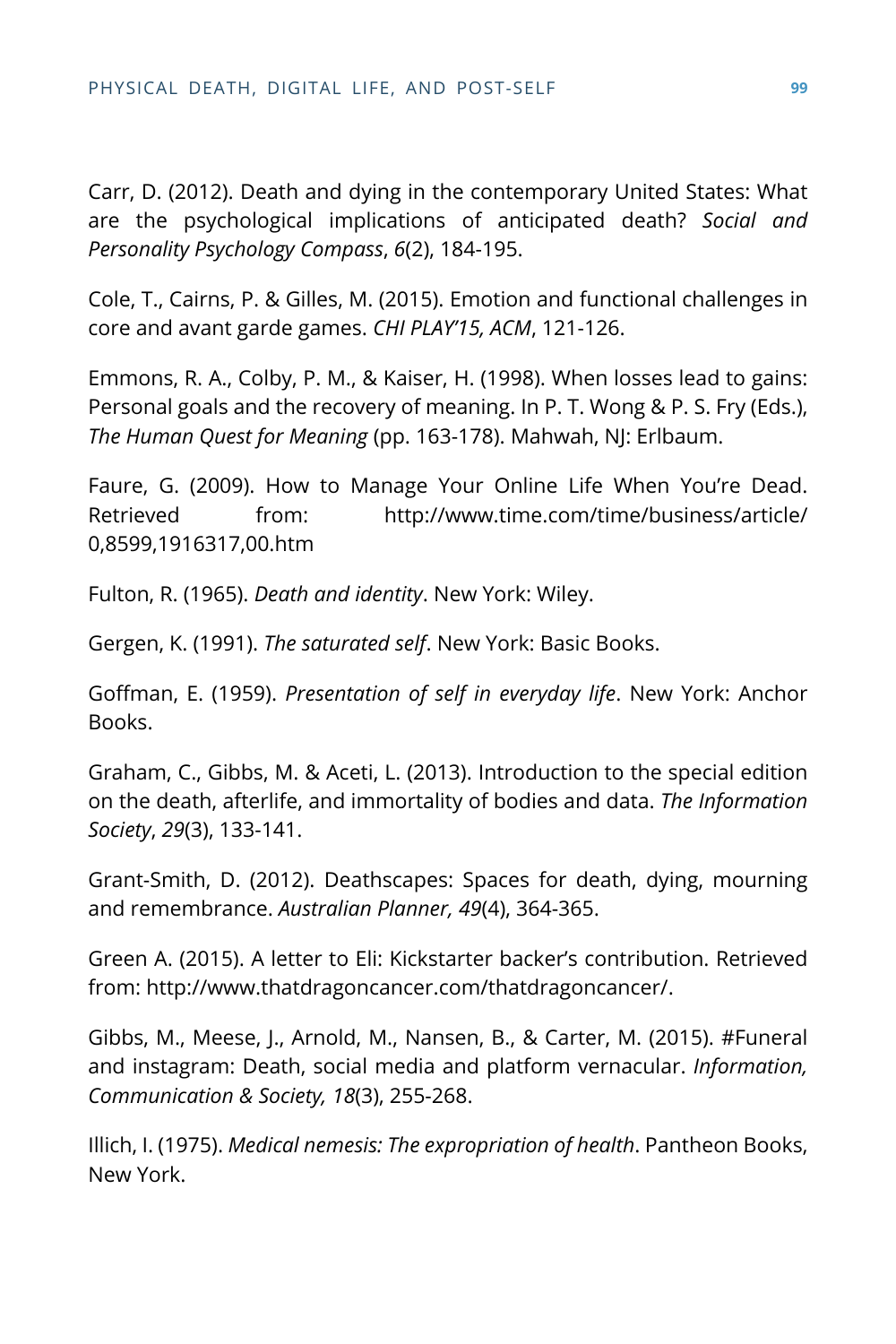Joselit, D. (2000). Notes on surface: Toward a genealogy of flatness. *Art History*, *23*(1), 19-34.

Kelly, S. (2015). *Greening death: Reclaiming burial practices and restoring our tie to the earth.* Lanham, MD: Rowman & Littlefield Publishers.

Kera, D. (2013). Designing for death and apocalypse: Theodicy of networks and uncanny archives. *The Information Society, 29*(3), 177-183.

Lankoski, P. (2011). Player character engagement in computer games. *Games and Culture, 6*(4), 291-311.

Maddrell A., &. Sidaway J.D. (2010). *Deathscapes: Spaces for death, dying, mourning and remembrance*. Farnham: Ashgate Publishing.

McManus, R. (2013). *Death in a global age*. Basingstoke: Palgrave Macmillan.

Mead, G. H. (1934). *Mind, self, and society: From the standpoint of a social behaviorist,* Chicago: University of Chicago Press.

Moncur, W. (2016). Living digitally. In S. Groes (Ed.) *Memory in the twenty-first century*. New York: Springer.

Moncur, W., & Kirk, D.B. (2014). An emergent framework for digital memorials. *DIS 2014*, June 21-25, Vancouver, BC, Canada.

Murray, M. (2010). Laying Lazarus to rest: The place and the space of the dead in explanations of near death experiences. In A. Maddrell & J.D. Sidaway (Eds.) *Deathscapes: Spaces for death, dying, mourning and remembrance* (pp. 37–53). Farnham: Ashgate Publishing.

Myers, D. (2009). The video game aesthetic: Play as form. In B. Perron & M. J. P. Wolf (Eds.) *The Videogame Theory Reader 2* (pp. 67-86). New York: Routledge.

O'Connor, M. (2004). Transitions in status from wellness to illness, illness to wellness. In S. Payne, J. Seymour, & C. Ingleton (Eds.) *Palliative care nursing principles and evidence for practice* (pp. 126-41). Oxford: Oxford University Press.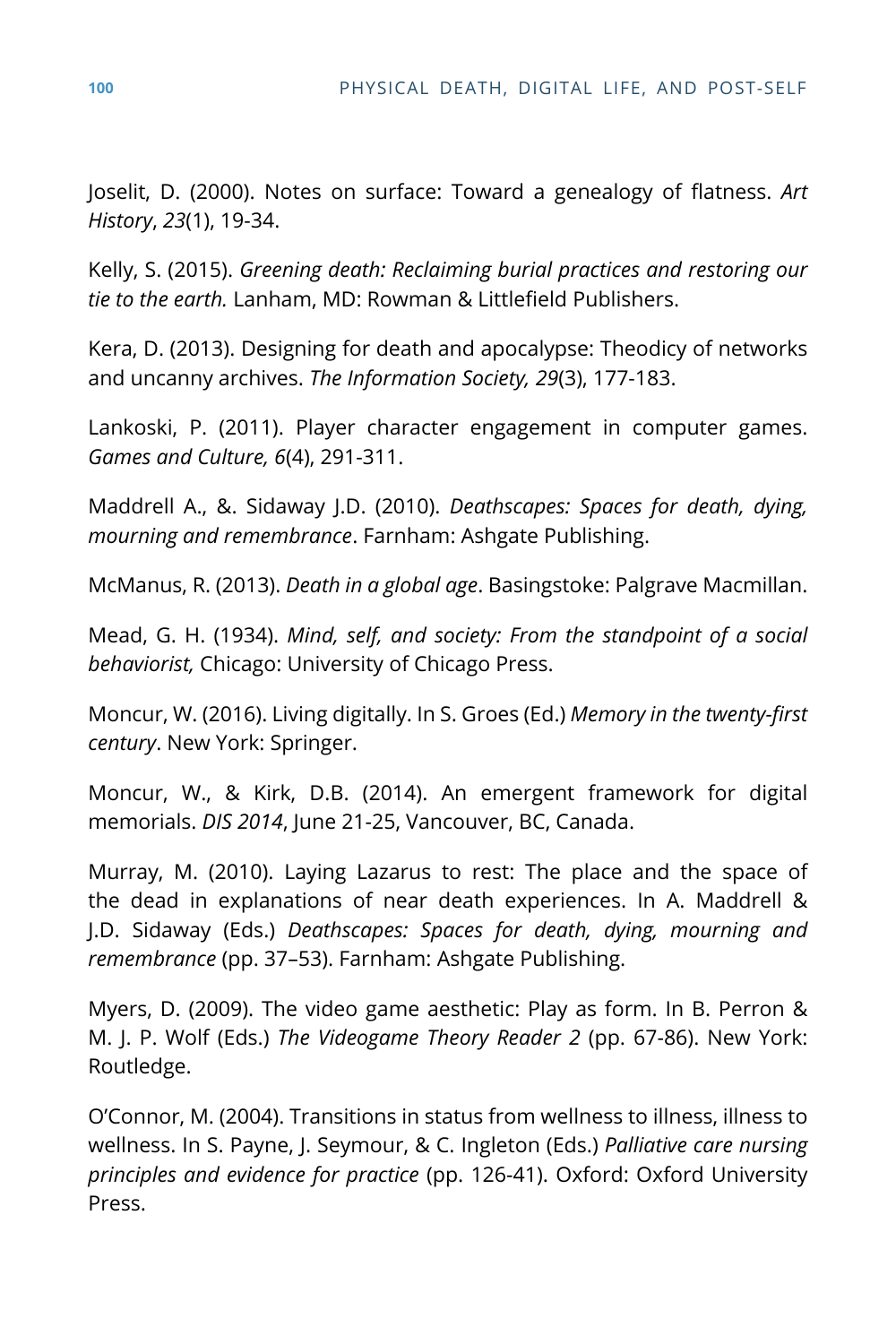O'Gorman, S. M. (1998). Death and dying in contemporary society: An evaluation of current attitudes and the rituals associated with death and dying and their relevance to recent understandings of health and healing. *Journal of Advanced Nursing*, *27*, 1127–1135.

Oliver, M. B., & Bartsch, A. (2010). Appreciation as audience response: Exploring entertainment gratifications beyond hedonism. *Human Communication Research, 36*(1), 53-81.

Prigerson, H. G., Shear, M. K., Jacobs ,S. C., Reynolds, C. F., Maciejewski, P. K., Davidson, J. R., …Zisook, S. (1999). Consensus criteria for traumatic grief: A preliminary empirical test. *British Journal of Psychiatry*, *174*, 67-73.

Przybylski, A. K., Murayama, K., DeHaan, C. R., & Gladwell, V. (2013). Motivational, emotional, and behavioral correlates of fear of missing out. *Computers in Human Behavior*, *29*(4), 1841–1848.

Ray, D. G., Gomillion, S., Pintea, A. I., & Hamlin, I. (2019). On being forgotten: memory and forgetting serve as signals of interpersonal importance. *Journal of Personality and Social Psychology*, *116*(2), 259-276.

Russell, J., & Lemay, G. (2000). Emotional concepts. In M. Lewis, & J. M. Haviland-Jones (Eds), *Handbook of emotion* (pp. 491-503). New York: Guilford Press.

Schott, G. (2017). *That Dragon, Cancer*: Contemplating life and death in a medium that has frequently trivialized both. *Proceedings of International Digital Game Research Network*. Retrieved from: http://www.digra.org/ digital-library/publications/that-dragon-cancer-contemplating-life-anddeath-in-a-medium-that-has-frequently-trivialized-both/.

Shneidman, E. (1973). *Deaths of Man*. New York: Quadrangle.

Small, N. (2009). Theories of grief: A critical review. In S. Earle, C. M. Bartholomew, & C. Komaromy (Eds.) *Death and dying a reader* (pp. 153-58)*.* London: Sage Publications.

Sourkes, B. (2007). Armfuls of time: The psychological experience of the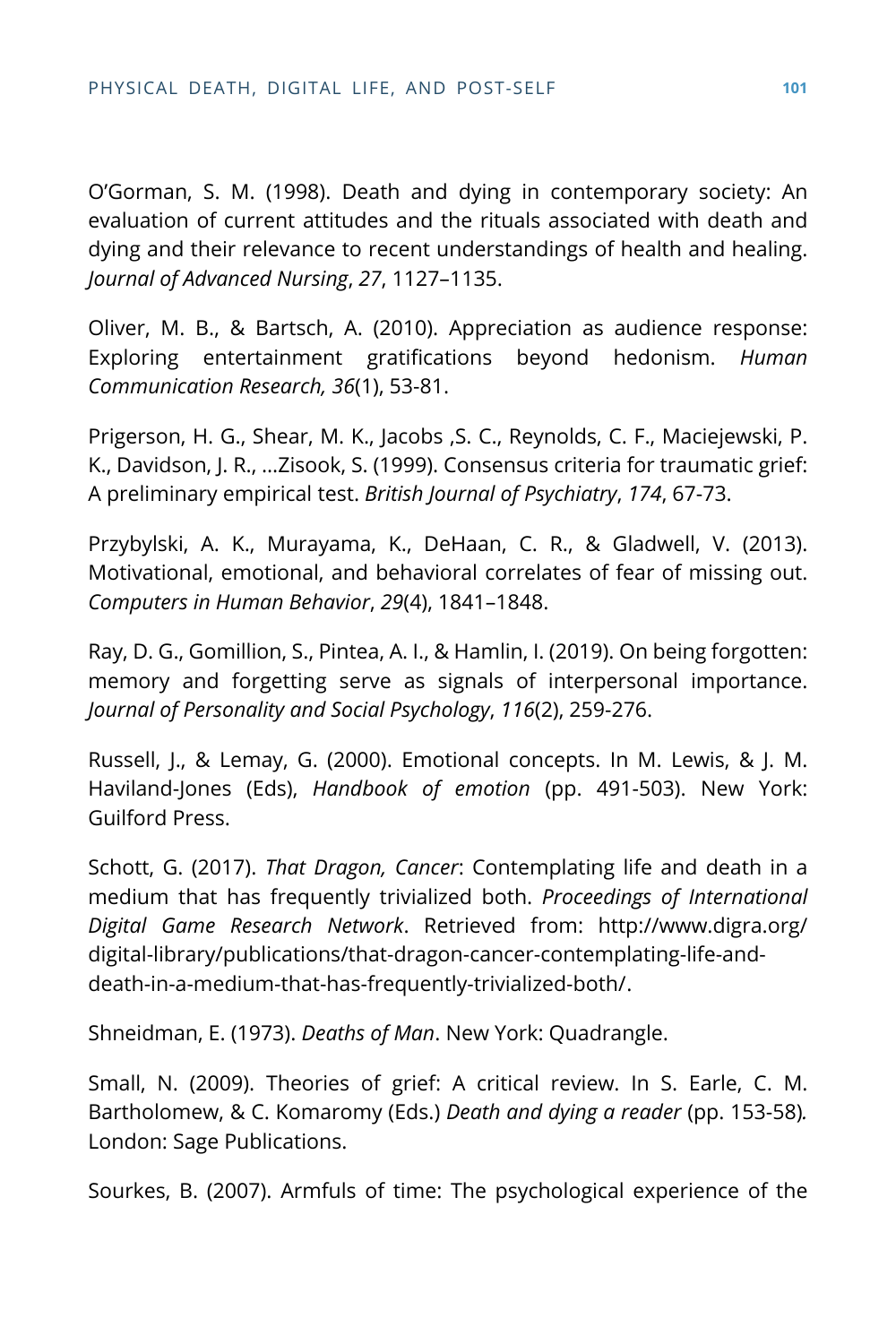child with a life-threatening illness. *Medical Principles and Practice, 16*(1), 37-41.

Spiegel, S. (2009). *Forward*. In P. Vorderer (Ed.) *Playing video games: Motives, responses, and consequences* (pp. i-ix). New York: Routledge.

Stotland, E., Mathews, K. E., Sherman, S.E., Hannson, R.O., & Richardson, B. Z. (1978). *Empathy, fantasy and helping*. Beverly Hills: Sage.

Tanz, J. (2016). Playing for time. *Wired.* Retrieved from: https://www.wired.com/2016/01/that-dragon-cancer/.

Vanderpool, H. Y. (2015). *Palliative care: The 400-year quest for a good death.* Jefferson, NC: McFarland.

Walker, R. (2011). Cyberspace when you're dead. *The New York Times Magazine.* Retrieved from: https://www.nytimes.com/2011/01/09/ magazine/09Immortality-t.html*.*

Walter, T. (1994). *The Revival of Death*. Abingdon: Routledge.

Walter, T. (2010). Grief and culture. *Bereavement Care, 29*(2), 5-9.

Walter, T., Hourizi, R., Moncur, W., & Pitsillides, S. (2011). Does the internet change how we die and mourn? Overview and analysis. *Omega, 64*, 275-302

Walter, T., Littlewood J., & Pickering. M. (1995). Death in the news: The public invigilation of private emotion. *Sociology*, *29*(4), 579–96.

Watts, J. H. (2010). *Death dying and bereavement: Issues for practice*. Edinburgh: Dunedin Academic Press.

Wheeler, I. (2001). Parental bereavement: The crisis of meaning, *Death Studies, 25*, 51-66.

Wilkins, R. (2013). *Death: A history of man's obsessions and fears.* New York: Barnes & Noble.

Woodgate, R. L. (2006). Living in a world without closure: Reality for parents